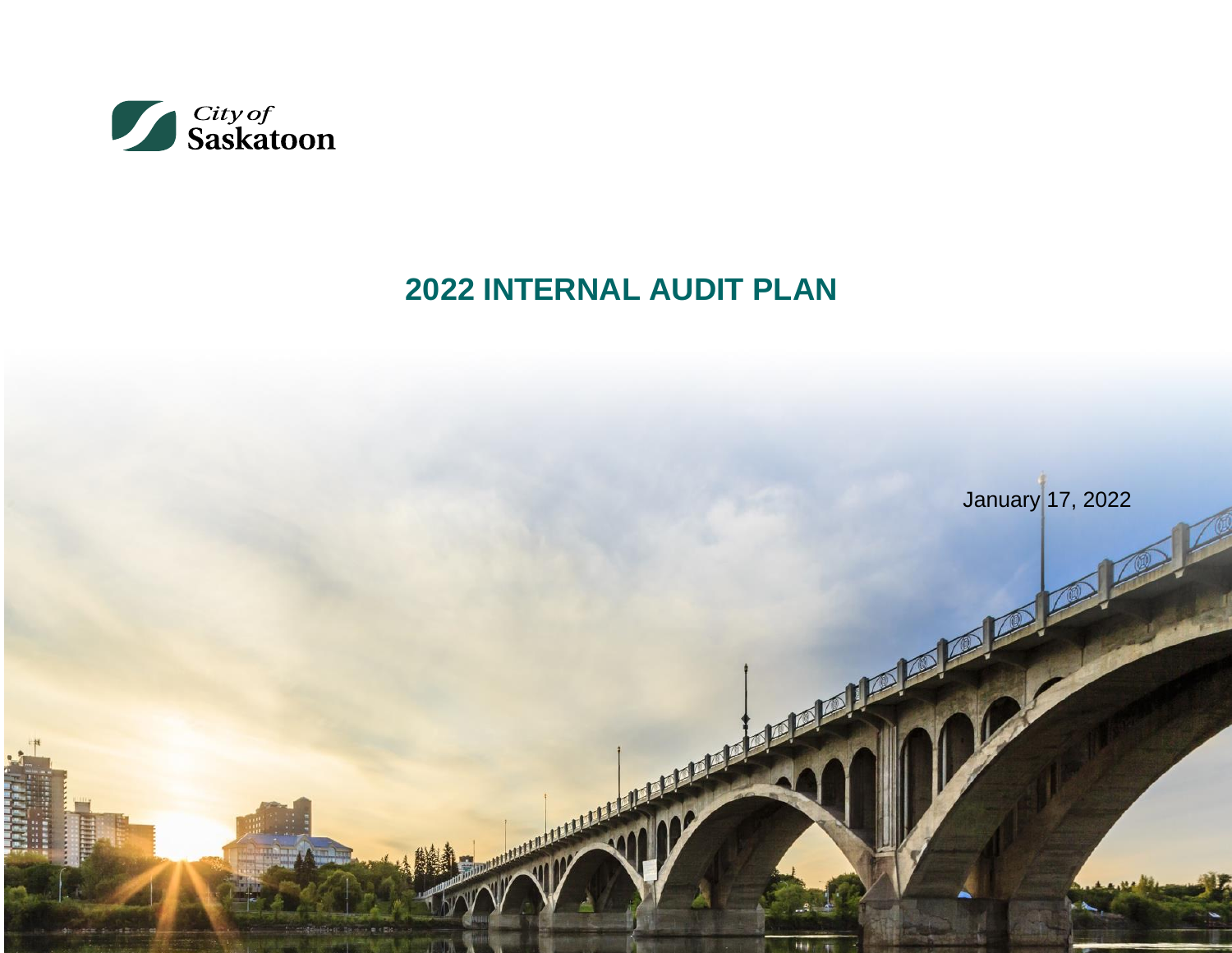#### **Introduction**

The City of Saskatoon's Internal Auditor's Office provides independent, objective and risk-based assurance and advisory services to add value and improve the City's operations. It assists the City in accomplishing its objectives by bringing a systematic and disciplined approach to evaluate and improve the effectiveness of risk management, internal controls and governance processes.

In accordance with the Internal Audit Charter, the City Internal Auditor's Office develops an annual internal audit plan that is approved by City Council through the Standing Policy Committee on Finance. This document constitutes a 2022 Internal Audit Plan for the City of Saskatoon.

### **Approach**

The following approach was adopted in the development of the 2022 Internal Audit Plan:

- The City Internal Auditor conducted interviews with the Executive Leadership Team members, selected Directors, Managers, and External Auditors to obtain their insights into key risks and areas of focus for Internal Audit.
- Reviewed key documents such as the draft 2022-2025 Strategic Plan, 2022-2023 Multi-Year Business Plan and Budget, 2021 Civic Surveys and the Strategic Risk Register to understand the direction, priorities and areas for improvement for the City of Saskatoon.
- Reviewed Internal Audit Plans of other cities and the previous Internal Audit Plans developed for the City of Saskatoon to understand the internal audit focus areas.
- Reviewed the results from the past internal audit projects conducted and the type of complaints received through the Whistleblower Hotline.
- Reviewed materials published by the Institute of Internal Auditor's and other professional bodies on key risks currently facing the organizations in various industries and the internal audit priorities.
- Considered risk factors such as length of time since the last audit conducted, dollar materiality, asset liquidity and the risk likelihood and impact.
- The City Internal Auditor presented the recommended list of internal audit projects to the Standing Policy Committee on Finance in the December 2021 In-Camera meeting for discussion and selection of audit projects.

Based on the results and professional judgement applied on high-risk auditable areas, the City Internal Auditor has developed a 2022 Internal Audit Plan focusing on high-risk auditable areas.

A Communication of the Communication

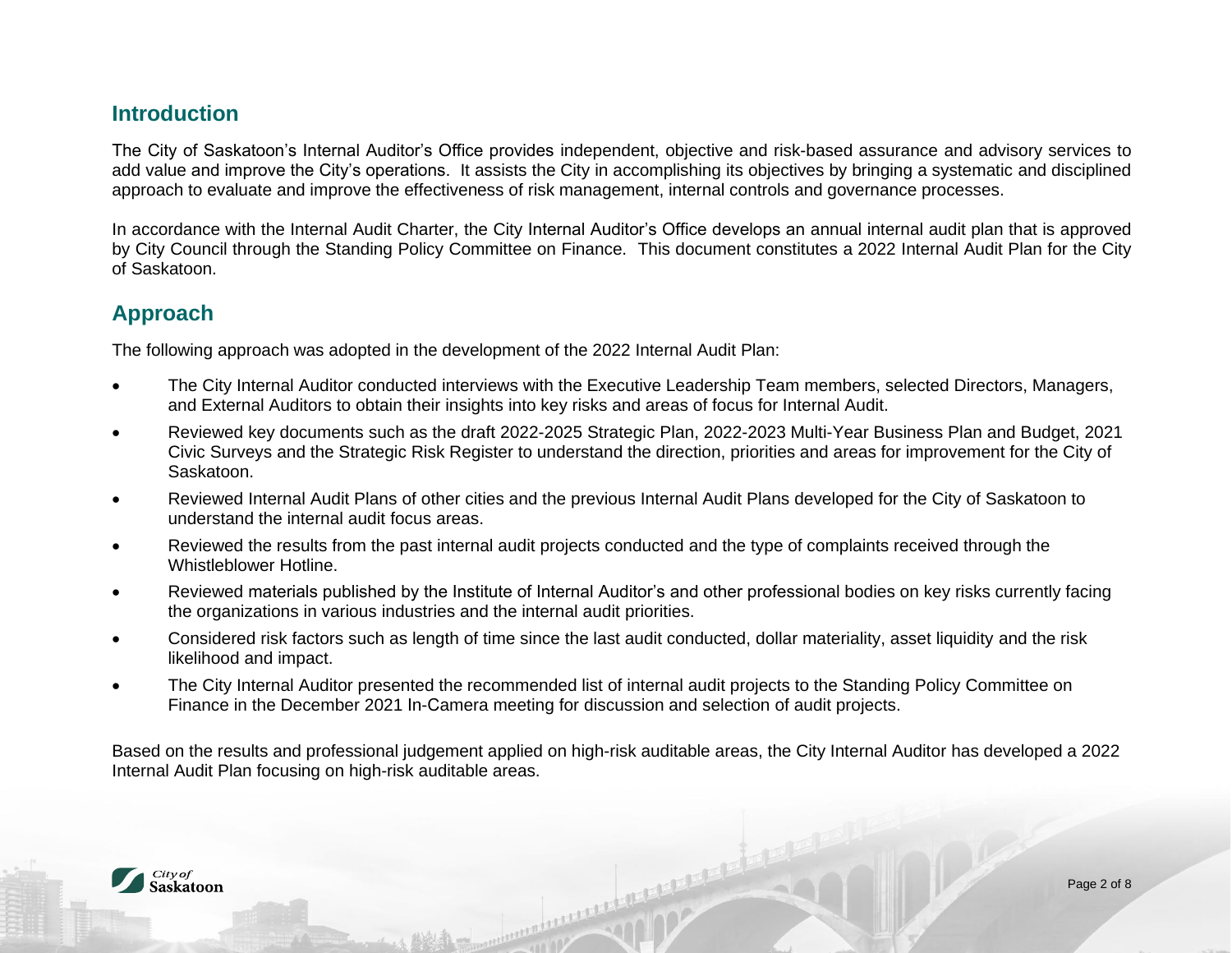## **Planned Internal Audit Projects**

For the year 2022, four internal audit projects are planned which focus on high-priority areas within the City. In addition, six internal audit projects may be undertaken in 2023 subject to change as new risks emerge in the City. If resources and time permit, the City Internal Auditor's Office may undertake additional internal audit projects in 2022 after discussion and approval of the Standing Policy Committee on Finance. In situations where the City Internal Auditor's Office plans to defer any approved internal audit projects, an approval will be obtained from the Standing Policy Committee on Finance. The 2022 Internal Audit Plan will be a flexible audit plan to respond to the emerging risks as the year progresses.

The proposed internal audit projects are classified under the following types:

Internal Controls – Assesses the design and operational effectiveness of control processes to mitigate the risks.

Value for Money – Assesses the efficiency, effectiveness and economy of the operations.

Information Technology – Assesses the controls related to management of information technology environments and related infrastructure, applications and data.

When identifying the internal audit projects, the City Internal Auditor has considered a balance between the internal controls, value for money and information technology audits. In addition, the internal audits planned have been spread across city operations to avoid concentration in a specific area.

In addition to the above, the following internal audit activities will be undertaken in 2022:

- Obtain regular status updates from Administration on the implementation status of past audit recommendations and conduct follow-up audits to assess that the audit recommendations are implemented effectively.
- Conduct investigations based on the complaints received through the Whistleblower Hotline and enhance the Whistleblower Program at the City.
- Provide on-going advisory services to Administration on new/existing business processes and key projects / initiatives with the intent to add value and improve the City's governance, risk management and control processes without assuming operational responsibility.

At the commencement of each approved internal audit project, a scoping document (Terms of Reference) will be prepared, which will be discussed with Administration and will be submitted to the Standing Policy Committee of Finance for approval.

A construction of the construction of

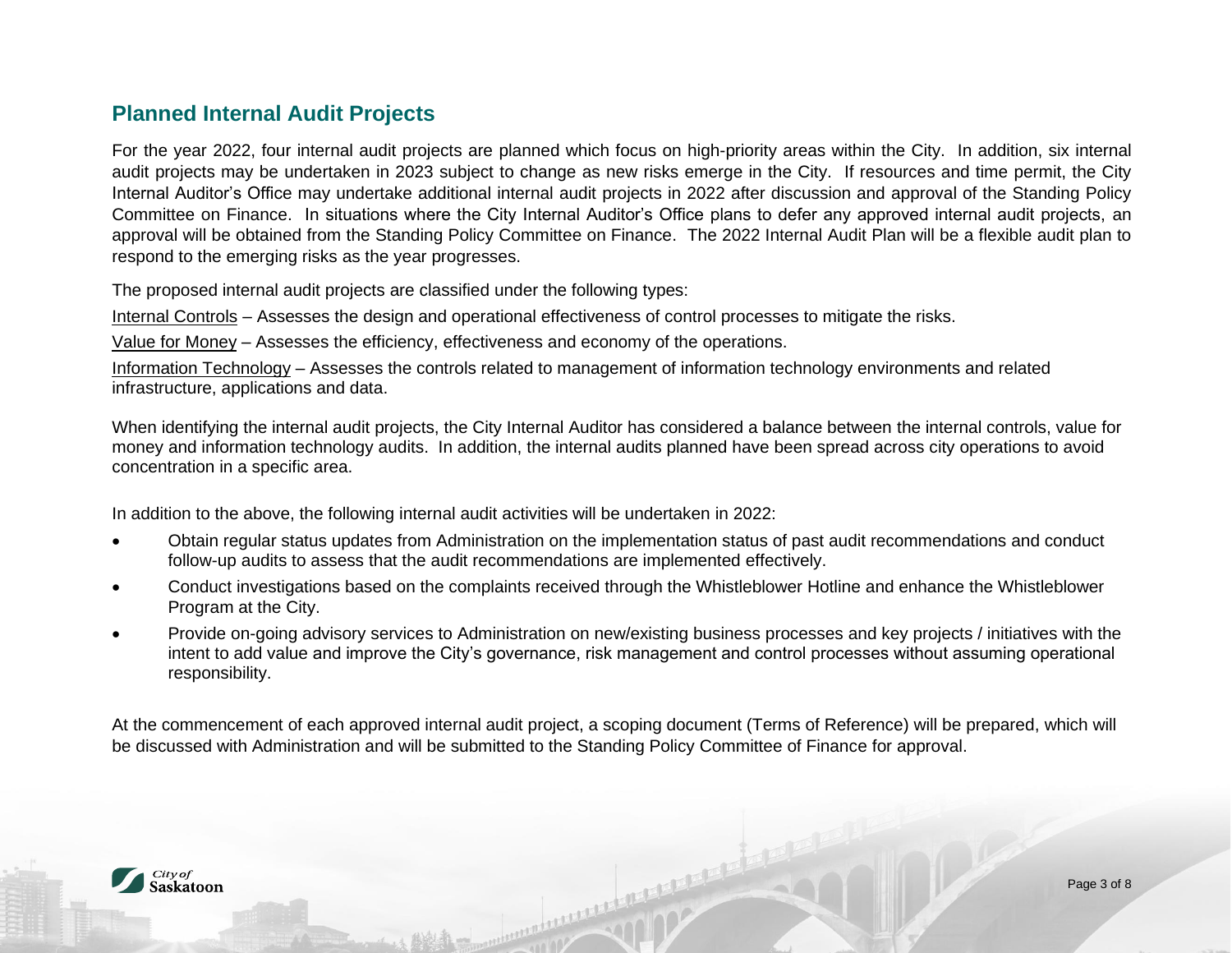### **Resources**

The City Internal Auditor's Office approved 2022 budget of \$427,000 will be used for execution of the 2022 Internal Audit Plan. In addition, the Internal Audit Program Reserve (Reserve) has an unallocated balance of \$403,722 funded from previous years' unspent audit funds, which will be used as necessary. The City Internal Auditor's Office plans to hire a temporary internal audit staff to assist the City Internal Auditor in the execution of the internal audit projects and will also engage internal resources, where required. In addition, where necessary, some internal audit projects will be co-sourced to obtain appropriate level of subject matter expertise and skill set required. The City Internal Auditor's Office will be responsible for the effectiveness and timelines of all internal audit projects, including co-sourced projects.

DE LA CONTRACTE DE LA CONTRACTE DE LA CONTRACTE DE LA CONTRACTE DE LA CONTRACTE DE LA CONTRACTE DE LA CONTRACTE

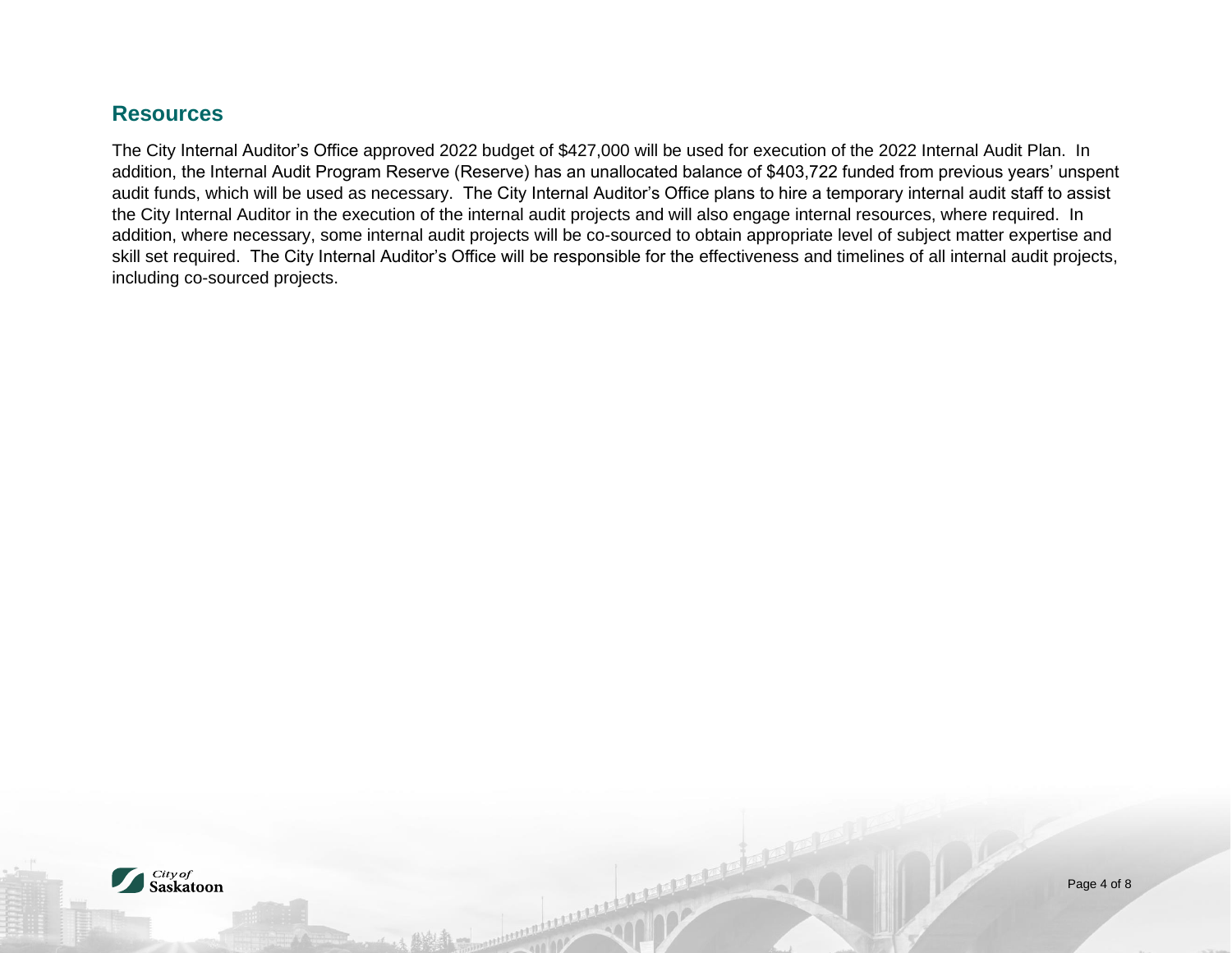# **2022 Internal Audit Projects (In Order of Priority)**

| #  | Internal Audit Project, Audit Type and<br><b>Staffing Approach</b>                                                                                                                                                                                                                                                                                                                                                                                                                                 | <b>Key Facts</b>                                                                                                                                                                                                                                                                                                                                                                                                                                                                                                                                                                                                                                                                                                                                                                                                                                              | <b>Link to 2022-2025 Draft</b><br><b>Strategic Plan</b>                                                                                                                                                                                 |
|----|----------------------------------------------------------------------------------------------------------------------------------------------------------------------------------------------------------------------------------------------------------------------------------------------------------------------------------------------------------------------------------------------------------------------------------------------------------------------------------------------------|---------------------------------------------------------------------------------------------------------------------------------------------------------------------------------------------------------------------------------------------------------------------------------------------------------------------------------------------------------------------------------------------------------------------------------------------------------------------------------------------------------------------------------------------------------------------------------------------------------------------------------------------------------------------------------------------------------------------------------------------------------------------------------------------------------------------------------------------------------------|-----------------------------------------------------------------------------------------------------------------------------------------------------------------------------------------------------------------------------------------|
| 1. | Continuous Assurance (Assurance - Internal<br>Controls)<br>Staffing Approach: In-house<br>Implement continuous auditing and continuous<br>monitoring around key business processes,<br>which includes, but is not limited to, expense<br>claims, P-Cards, procurement, payments,<br>corporate revenue, employee payroll, human<br>resources, information technology etc.<br>Note: This will be on-going audit project with<br>semi-annual reporting to the Standing Policy<br>Committee on Finance | • Through analysis of data and using technology, Continuous assurance<br>will assess whether the controls are operating as intended on a<br>continuous basis and detect any errors, over payments or fraud.<br>• Continuous assurance will provide greater assurance on the whole<br>population and closer to the occurrence of transactions. Thus, errors<br>and frauds are detected earlier and at times before the money leaves<br>the City.<br>• Example of controls tests would include duplicate payments to<br>employees / vendors, payments to fictitious employees / vendors,<br>fraudulent expense claims / corporate credit card transactions etc.<br>• IT and Fusion team expertise will be sought in understanding the data<br>and developing the control test scripts. Where required, expertise from<br>external consultants will be obtained. | Pillar: Drive Corporate<br>Transformational Change -<br>Efficiency and<br><b>Effectiveness</b>                                                                                                                                          |
| 2. | <b>Project Management Processes including</b><br>vendor performance management (Assurance<br>- Internal Controls)<br>Staffing Approach: Co-source<br>Assess that the City has strong project<br>management processes in place to ensure<br>projects are completed timely, at manageable<br>cost and meets public expectations. This<br>includes assessing management of the vendor<br>contracts.                                                                                                   | • The City spends millions of dollars in undertaking large and complex<br>projects and it is important the City has strong project management<br>practices in place.<br>• The City has implemented a project management framework which<br>establishes a set of procedures, templates and tools to assist in<br>standardizing the approach to project management.                                                                                                                                                                                                                                                                                                                                                                                                                                                                                             | Pillar: Deliver excellence in<br>core services and<br>operational priorities -<br>Procurement and Project<br>Management                                                                                                                 |
| 3. | Fusion - Wave 1 Implementation (Assurance<br>- Internal Controls)<br>Staffing Approach: In-house<br>Assess the success of Fusion Wave 1<br>implementation as it relates to Finance, Supply<br>Chain Management and Human Resources<br>(Payroll, time and attendance etc.)                                                                                                                                                                                                                          | • Fusion is one of the largest technological investments made by the City<br>of Saskatoon and it has significantly changed the city's processes.<br>Success of Fusion is critical to ensure the City's operations are working<br>effectively and efficiently.<br>• Fusion Wave 1 went live in January 2021 with Wave 2 planned to go<br>live in early 2022.<br>• The audit will assess areas at a higher level such as automation of<br>controls, staff training, manual workarounds, tracking and resolution of<br>issues, design of new processes and controls, access to systems,<br>governance, monitoring and reporting.                                                                                                                                                                                                                                 | Pillar: Deliver excellence in<br>core services and<br>operational priorities -<br><b>Procurement and Project</b><br>Management<br>Pillar: Drive Corporate<br>Transformational Change -<br><b>Efficiency and</b><br><b>Effectiveness</b> |
|    | City of<br><b>Saskatoon</b>                                                                                                                                                                                                                                                                                                                                                                                                                                                                        | <b>CONSTRUCTION OF THE ALL AND DELL'S CONSTRUCTION OF THE ALL AND DELLE</b>                                                                                                                                                                                                                                                                                                                                                                                                                                                                                                                                                                                                                                                                                                                                                                                   | Page 5 of 8                                                                                                                                                                                                                             |

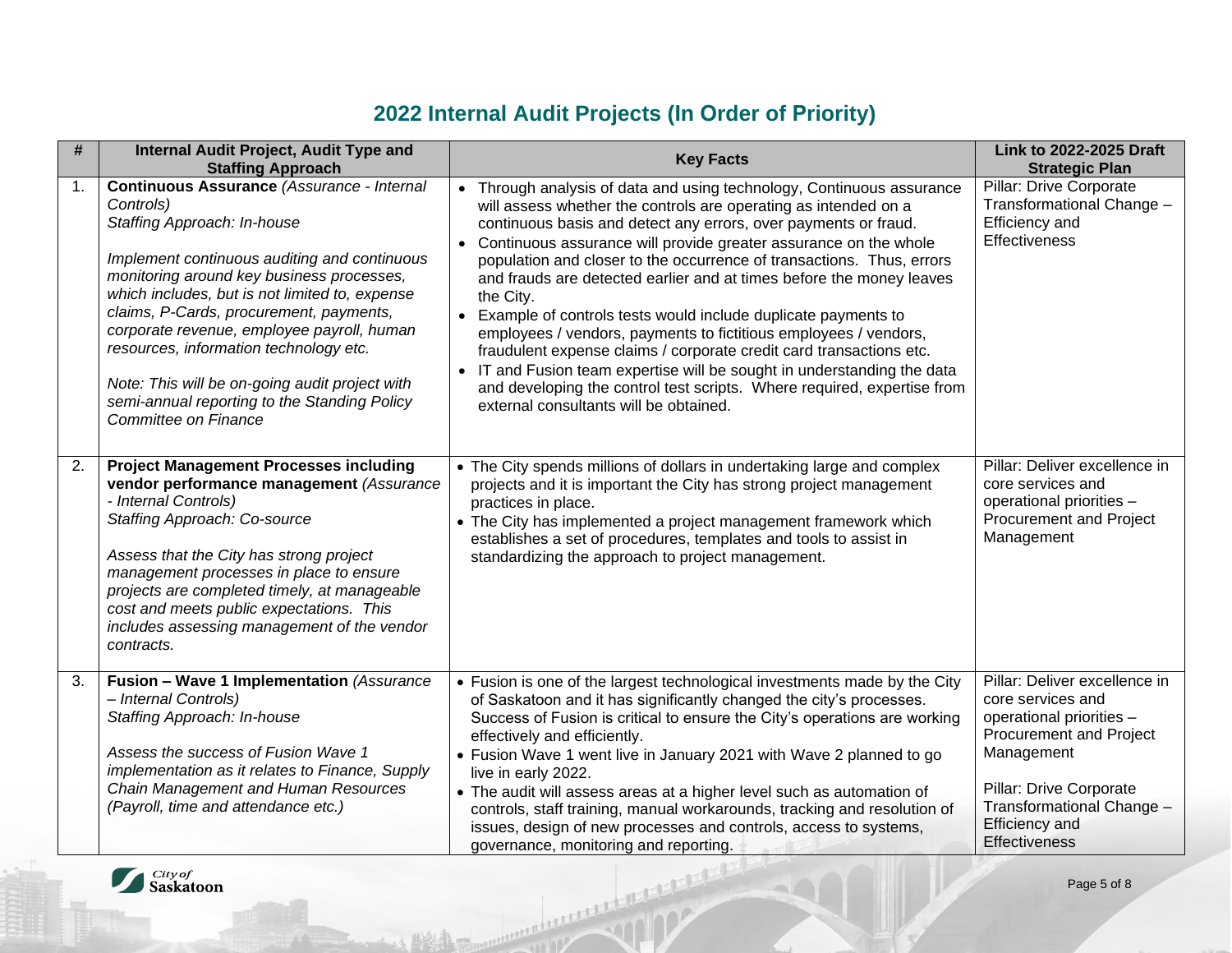|    | Internal Audit Project, Audit Type and<br><b>Staffing Approach</b>                                                                                                                        | <b>Key Facts</b>                                                                                                                                                                                                                                                                                                                                                                                                                                                                                                                                                    | Link to 2022-2025 Draft<br><b>Strategic Plan</b>                                                                                              |
|----|-------------------------------------------------------------------------------------------------------------------------------------------------------------------------------------------|---------------------------------------------------------------------------------------------------------------------------------------------------------------------------------------------------------------------------------------------------------------------------------------------------------------------------------------------------------------------------------------------------------------------------------------------------------------------------------------------------------------------------------------------------------------------|-----------------------------------------------------------------------------------------------------------------------------------------------|
|    |                                                                                                                                                                                           | • The audit will leverage on the work done by the external auditors /<br>consultants, where possible, to minimize any duplication of efforts.                                                                                                                                                                                                                                                                                                                                                                                                                       |                                                                                                                                               |
| 4. | <b>Fleet Services</b> (Assurance: Value for Money)<br>Staffing Approach: Co-source<br>Assess the effectiveness, efficiency, and<br>economy of the services provided by Fleet<br>Services. | • Fleet Services provides equipment management services for the<br>Corporation's vehicles and equipment fleet, including purchasing,<br>leasing, maintenance and repair, fuel distribution, and operator training.<br>• Currently, there are over 1,000 active fleet asset inventory with an<br>estimated replacement value of \$112.7 million.<br>• The Fleet Maintenance Program is funded through the fleet services<br>annual operating budget of \$17 million.<br>. The audit will also assess alignment with the Asset Management Plan<br>for fleet services. | Pillar: Deliver excellence in<br>core services and<br>operational priorities - Civic<br>Assets and Equitable and<br><b>Accessible Service</b> |

Andrews Harry Company of the Company of the Company of the Company of the Company of the Company of the Company of the Company of the Company of the Company of the Company of the Company of the Company of the Company of th

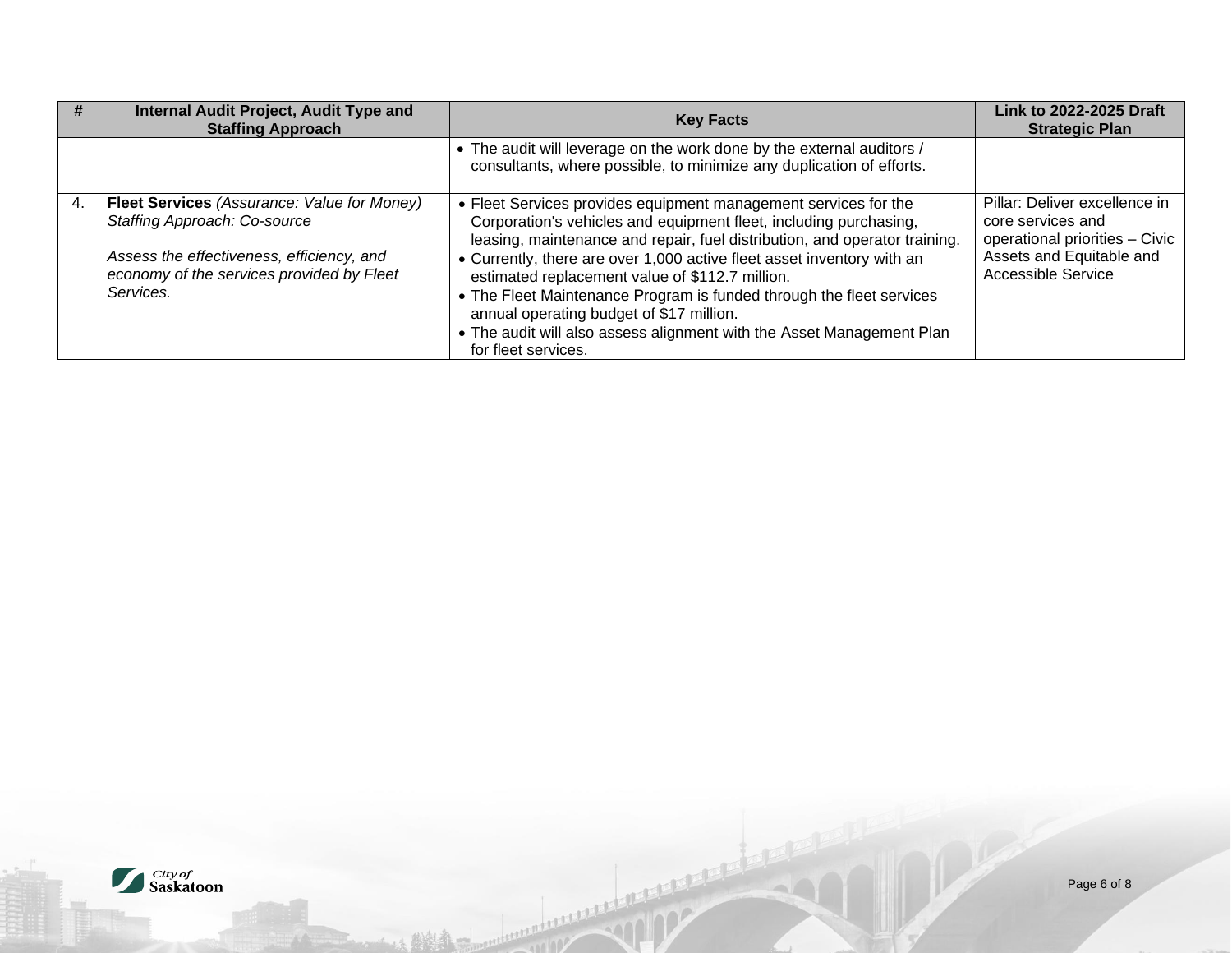# **Potential Internal Audit Projects for 2023**

| #  | Internal Audit Project, Audit Type and<br><b>Staffing Approach</b>                                                                                                                                                                                                           | <b>Key Facts</b>                                                                                                                                                                                                                                                                                                                                                                                                                                                                                                                                                                                            | <b>Link to 2022-2025 Draft</b><br><b>Strategic Plan</b>                                                                                                                                                                   |  |
|----|------------------------------------------------------------------------------------------------------------------------------------------------------------------------------------------------------------------------------------------------------------------------------|-------------------------------------------------------------------------------------------------------------------------------------------------------------------------------------------------------------------------------------------------------------------------------------------------------------------------------------------------------------------------------------------------------------------------------------------------------------------------------------------------------------------------------------------------------------------------------------------------------------|---------------------------------------------------------------------------------------------------------------------------------------------------------------------------------------------------------------------------|--|
| 1. | Fire Rescue Operations (Assurance:<br>Value for Money)<br>Staffing Approach: In-house<br>Assess that the City has an effective fire<br>rescue operation in place to protect its<br>citizens                                                                                  | • The Saskatoon Fire Department provides response to all fire emergencies for<br>the safety of the public and spends around \$52 million annually on fire<br>operations.<br>• The fire response time target has not been met in the last 3 years and the<br>year-over-year progress has declined. (Target is >=90% response within 6<br>minutes and 20 seconds, actual was 74.3% in 2020 and down from 2018 and<br>$2019$ ).                                                                                                                                                                                | Pillar: Deliver excellence in<br>core services and<br>operational priorities -,<br>Quality of Life and Public<br>Safety                                                                                                   |  |
| 2. | <b>Procure to Pay Process</b><br>(Assurance - Internal Controls)<br>Staffing Approach: In-house<br>Assess the design and operating<br>effectiveness of key controls pertaining to<br>purchasing, receiving and payments.                                                     | • The City of Saskatoon spends over \$500 million annually on the procurement<br>of goods and services and it is critical that the City has strong purchasing,<br>receiving and payments controls in place to mitigate the financial, operational<br>and reputational risks, including the risk of fraud.<br>• The City has recently implemented a new Fusion system for the procure to pay<br>process.<br>• This audit will cover the end-to-end process from procurement to payments<br>and will also assess if the controls are working as intended.                                                     | Pillar: Deliver excellence in<br>core services and<br>operational priorities -<br><b>Procurement and Project</b><br>Management<br>Pillar: Drive Corporate<br>Transformational Change -<br>Efficiency and<br>Effectiveness |  |
| 3. | <b>Corporate Asset Management (Assurance</b><br>- Internal Controls)<br>Staffing Approach: In-house<br>Assess that Administration has an effective<br>corporate asset management program in<br>place and the practices are aligned with<br>various asset management plans.   | • The City has developed asset management plans across key asset categories<br>to manage infrastructure and ensure that the City's assets are capable of<br>meeting the required levels of service.<br>• The asset categories include buildings and facilities, roads, sidewalks, bridges,<br>overpasses, parks, fleet-vehicles and equipment, transit and access transit<br>fleet, water, wastewater and storm and electrical utility.<br>• The audit will assess the current state and progress of the City's asset<br>management strategy and the activities and practices against leading<br>practices. | Pillar: Deliver excellence in<br>core services and<br>operational priorities - Civic<br>Assets                                                                                                                            |  |
| 4. | <b>Employee Payroll Process (Assurance -</b><br>Internal Controls)<br>Staffing Approach: Co-source<br>Assess the design and operating<br>effectiveness of key controls pertaining to<br>payroll processes including time and<br>attendance and overtime controls             | • The City of Saskatoon's annual employee payroll (including overtime) amounts<br>to approximately \$248 million. In addition, the City also provides payroll<br>services to statutory boards and controlled corporations.<br>• It is important that payroll has strong controls in place to mitigate the risk of<br>payroll errors and fraud.                                                                                                                                                                                                                                                              | Pillar: Drive Corporate<br>Transformational Change -<br>Efficiency and<br>Effectiveness                                                                                                                                   |  |
|    | With months and the state of the contract of the contract of the contract of the contract of the contract of the contract of the contract of the contract of the contract of the contract of the contract of the contract of t<br>City of<br><b>Saskatoon</b><br>Page 7 of 8 |                                                                                                                                                                                                                                                                                                                                                                                                                                                                                                                                                                                                             |                                                                                                                                                                                                                           |  |